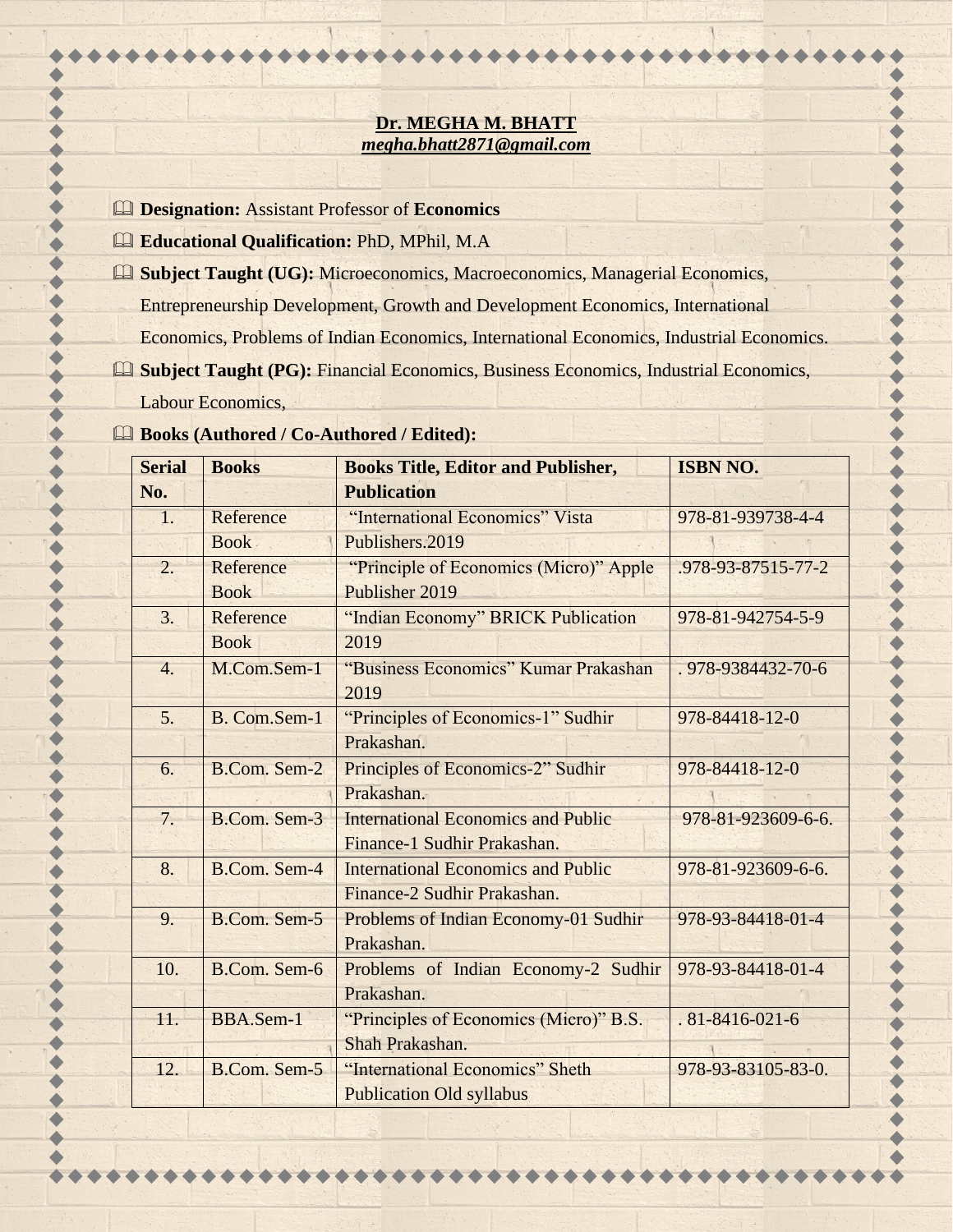| <b>Ell Research Paper/ Publications:</b> |                                     |                      |                                |
|------------------------------------------|-------------------------------------|----------------------|--------------------------------|
| <b>Serial</b>                            | <b>Title/Year</b>                   | Journal/             | <b>ISSN/ISBN</b>               |
| No.                                      |                                     | <b>Proceeding</b>    |                                |
| $\mathbf{1}$ .                           | "Bit Coin: A Digital Currency"      | <b>International</b> | <b>ISSN NO: 2349-</b>          |
|                                          | 2016                                | Multidisciplinary    | 7637                           |
|                                          |                                     | Research journal     |                                |
| $\overline{2}$ .                         | "The role of corporate social       | <b>RSEARCH</b>       | <b>ISSN NO: 2455-</b>          |
|                                          | responsibilities in India"2016      | <b>REVIEW</b>        | 3085,                          |
|                                          |                                     | International        |                                |
|                                          |                                     | Multidisciplinary    |                                |
|                                          |                                     | Research journal     |                                |
| 3.                                       | "Sustainable development and        | <b>RSEARCH</b>       | <b>ISSN NO: 2455-</b>          |
|                                          | Poverty alleviation in India" 2017  | <b>REVIEW</b>        | 3085                           |
|                                          |                                     | International        |                                |
|                                          |                                     | Multidisciplinary    |                                |
|                                          |                                     | Research journal     |                                |
| $\overline{4}$ .                         | "Importance. Challenges and         | <b>RSEARCH</b>       | <b>ISSN</b><br>$2455 -$<br>No. |
|                                          | <b>Opportunities in Educational</b> | <b>REVIEW</b>        | 3085                           |
|                                          | Research in India"2018              | <b>International</b> |                                |
|                                          |                                     | Multidisciplinary    |                                |
|                                          |                                     | Research journal     |                                |
| 5.                                       | "Goods and Service tax - Impact     | ManaComm - An        | $2454 -$<br><b>ISSN</b><br>No. |
|                                          | and Challenges" 2017                | international        | 2733                           |
|                                          |                                     | research journal of  |                                |
|                                          |                                     | management and       |                                |
|                                          |                                     | commerce.            |                                |
| 6.                                       | "Goods and Service tax: Human       | edited book -        | ISBN No. 978-93-               |
|                                          | concerns"2017                       | Human concern and    | 83871-72-8                     |
|                                          |                                     | issues in economics  |                                |
| 7.                                       | "Startup India: Action plan,        | An international     | <b>ISSN No. 2321-</b>          |
|                                          | Opportunities, Challenges"          | refereed             | 7073                           |
|                                          |                                     | multidisciplinary    |                                |
|                                          |                                     | journal of applied   |                                |
|                                          |                                     | research             |                                |
|                                          |                                     |                      |                                |

 $\mathcal{H}$ .

 $\begin{array}{ccc} \bullet & \bullet & \bullet \end{array}$ 

 $\bullet$ 

 $\blacklozenge$ 

 $\bullet$ 

 $\bullet$ 

 $\blacklozenge$ 

 $\bullet$ 

444

 $\bullet$ 

\*\*\*\*\*\*\*

 $\blacklozenge$ 

 $\blacklozenge$ 

 $\cdots$ 

 $\bullet\bullet$ 

1

\*\*\*\*\*\*\*\*\*\*\*\*

| <b>Example 2 Conferences / Seminars / Workshops Attended:</b> |                                                                                       |                                                                         |  |
|---------------------------------------------------------------|---------------------------------------------------------------------------------------|-------------------------------------------------------------------------|--|
| <b>Serial</b><br>No.                                          | Title of Conferences/Seminars/Workshop                                                | <b>Place/Date</b>                                                       |  |
| $\mathbf{I}$ .                                                | one-day Conference on "Empowering Women"<br>Legally, Psychologically and Financially" | CWDC of H. L. College of<br>Commerce. Ahmedabad On<br>December 5, 2019. |  |
|                                                               |                                                                                       |                                                                         |  |

 $\blacklozenge$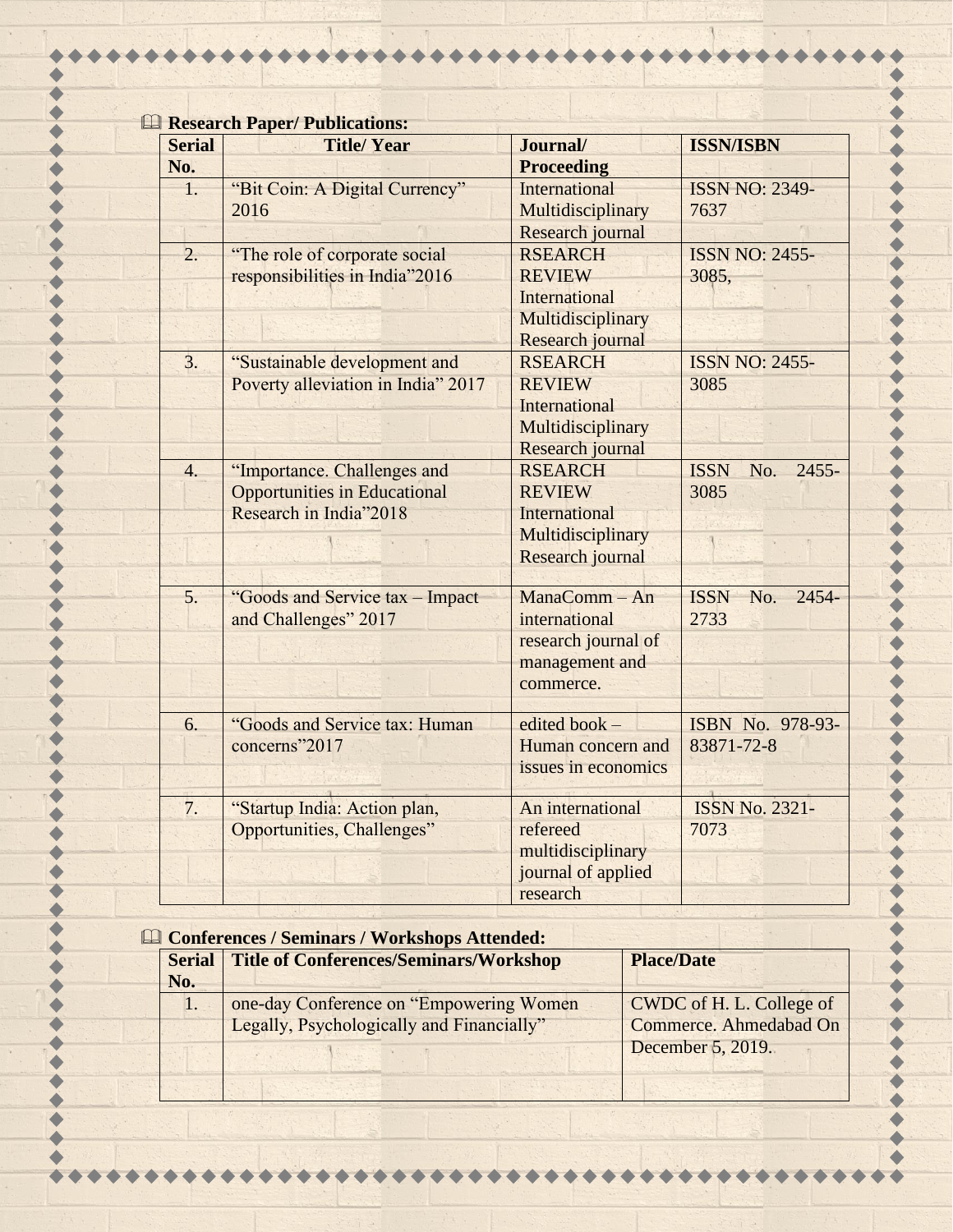| 2.               | National level seminar on "Financial Planning for | <b>GLS University.</b>           |
|------------------|---------------------------------------------------|----------------------------------|
|                  | a Better Tomorrow"                                | <b>Ahmedabad On October</b>      |
|                  |                                                   | 20, 2018.                        |
|                  |                                                   |                                  |
|                  |                                                   |                                  |
| 3.               | National level seminar/ workshop on "Research     | <b>Gujarat University</b>        |
|                  | Paper Writing"                                    | <b>Economics Association.</b>    |
|                  |                                                   | Gujarat Uni On September         |
|                  |                                                   | 8,2018                           |
| $\overline{4}$ . | state level seminar/ workshop on "Syllabus"       | jointly organized by             |
|                  | jointly organized by Gujarat University Economics | <b>Gujarat University</b>        |
|                  | Association and K.K. Shastri Govt. Arts College   | <b>Economics Association and</b> |
|                  | on July 20,2018.                                  | K.K. Shastri Govt. Arts          |
|                  |                                                   | College on July 20,2018          |
|                  |                                                   |                                  |
| 5.               | Workshop on "Sexual Harassment at Workplace"      | by Women's Development           |
|                  | by Women's Development Cell, Gujarat              | Cell, Gujarat University. 7,     |
|                  | University. 7, July 2018.                         | <b>July 2018.</b>                |
|                  |                                                   |                                  |
|                  |                                                   |                                  |
| 6.               | state level seminar/ workshop on "How to write a  | <b>Gujarat University</b>        |
|                  | <b>Research Paper"</b>                            | <b>Economics Association. In</b> |
|                  |                                                   | November 27,2016.                |
| 7.               | UGC sponsored one-day workshop on 'Emerging       | S.D. School of Commerce          |
|                  | <b>Commodity Markets and Commodity Trading in</b> | <b>Gujarat University March</b>  |
|                  | India'                                            | 16,2008.                         |
|                  |                                                   |                                  |
|                  |                                                   |                                  |
| 8.               | <b>UGC</b> Sponsored state level seminar on       | Gujarat Law Society's S.M.       |
|                  | <b>Development Dynamics of Gujarat: Growth</b>    | Institute<br>Patel<br>of         |
|                  | <b>Opportunities and Potential Ahead</b>          | Commerce.<br>September           |
|                  |                                                   | 2013.                            |
|                  |                                                   |                                  |
| 9.               | UGC sponsored national seminar on" Promotion      | organized by Saraspur Arts       |
|                  | of Ethics and Human values".                      | and Commerce College.            |
|                  |                                                   | April 2012                       |
| 10.              | seminar on International Women's Day              | Organized<br>by Women's          |
|                  |                                                   | Development Cell, Gujarat        |
|                  |                                                   | University. March 2010.          |
|                  |                                                   |                                  |
| 11.              | Role of<br>state level seminar on Emerging        | organized by<br>Gujarat          |
|                  | <b>Institutions in Economic Development.</b>      | Economics<br>University          |
|                  |                                                   | <b>Association. Jan 2010</b>     |
|                  |                                                   |                                  |
|                  |                                                   |                                  |

 $\bullet\bullet\bullet$ 

 $\begin{array}{ccc} \bullet & \bullet & \bullet & \bullet \end{array}$ 

 $\begin{array}{c} \bullet & \bullet \\ \bullet & \bullet \end{array}$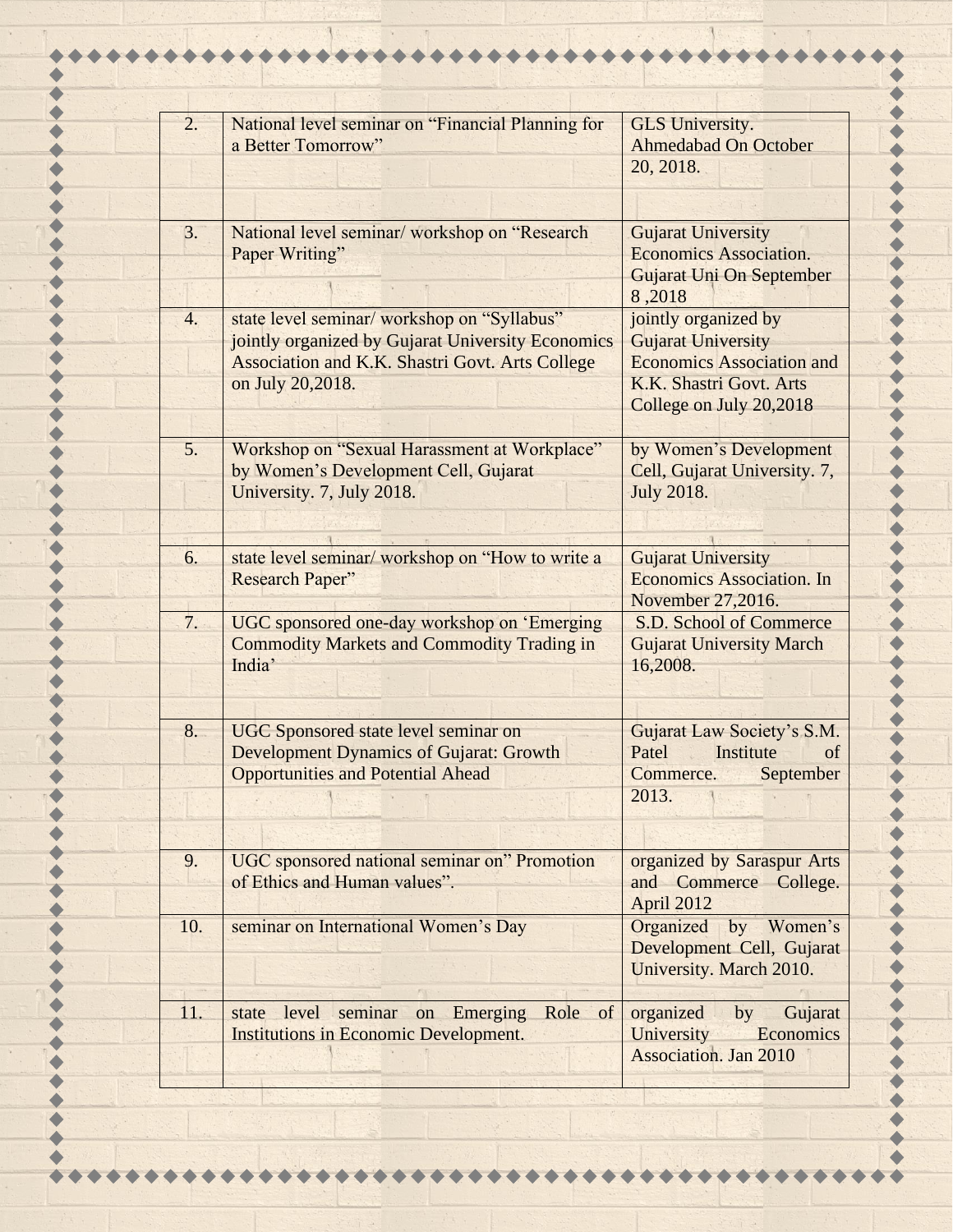| 12. | seminar on Effect of Politics on the Economy | organized by Smt. S.R.<br>Mehta Arts College. Jan |
|-----|----------------------------------------------|---------------------------------------------------|
|     |                                              | 2010.                                             |
|     |                                              |                                                   |

## **Courses / FDPs Attended:**

| <b>Serial</b>    | <b>Title of Courses/FDP</b>                              | <b>Place/Date</b>               |
|------------------|----------------------------------------------------------|---------------------------------|
| No.              |                                                          |                                 |
| $\mathbf{1}$ .   | Completed Orientation Program in June 2012.              | <b>Gujarat University, June</b> |
|                  |                                                          | 2012.                           |
| 2.               | Completed one Refresher in June 2014.                    | <b>Gujarat University, June</b> |
|                  |                                                          | 2014.                           |
| 3.               | Completed Second Refresher in May 2017.                  | Gujarat University,<br>May      |
|                  |                                                          | 2017.                           |
| $\overline{4}$ . | FDP/Workshop entitled "National Workshop on              | <b>Gujarat University</b>       |
|                  | Basic ICT Skills, e-learning and MOOCs for<br>Educators" | December 2016.                  |
| 5.               | "Faculty Development Program on Goods and                | Sheth SD School of              |
|                  | Service Tax "                                            | Commerce. On March, 2           |

## **Conferences/Seminars**

| <b>Serial</b>    | <b>Title of Conferences/Seminars (Paper presentation)</b>                                                                                                                                                                                                  |
|------------------|------------------------------------------------------------------------------------------------------------------------------------------------------------------------------------------------------------------------------------------------------------|
| No.              |                                                                                                                                                                                                                                                            |
| 1.               | Presented a paper entitled "Importance. Challenges and Opportunities in Educational<br>Research in India" at international Multi-disciplinary Seminar held on August 10,<br>2018 organized by S.C.P.F.C Commerce College, Dabhoi, Vadodara Dist., Gujarat. |
| $\overline{2}$ . | Presented a paper entitled "Goods and Service tax: Human concerns" at international<br>conference held on April 8, 2017 organized by Sonubhau Baswant College of Arts<br>and Commerce, Shahpur Dist. Thane, Maharashtra.                                   |
| 3.               | Presented a paper entitled "Startup India: Action plan, Opportunities, Challenges" at<br>national seminar held on March 4, 2017 organised by Shri Patel Kedavni Mandal<br>College of Technology and B.Ed., Junagadh.                                       |
| $\overline{4}$ . | Presented a paper entitled "Sustainable development and Poverty alleviation in<br>India" at international conference held on January 11, 2017 organised by N.S. Patel<br>arts College, Anand.                                                              |
| 5.               | Presented a paper entitled "Goods and Service tax – Impact and Challenges" at<br>national conference held on January 8, 2017 organised by all Gujarat universities                                                                                         |